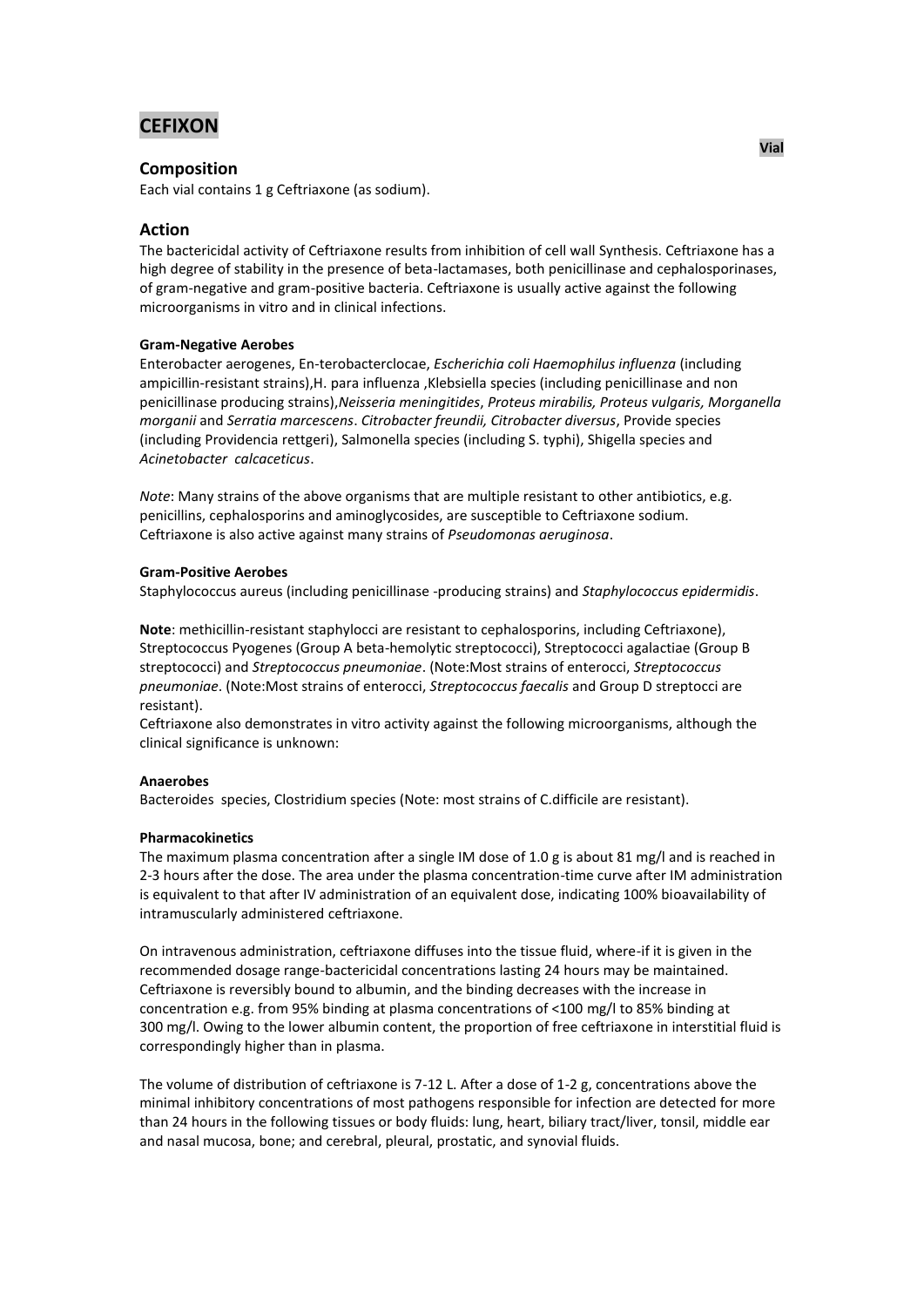In healthy, young adults, the total plasma clearance is 10-22 ml/min. The renal clearance is 5- 12 ml/min. 50-60% of ceftriaxone is excreted unchanged in the urine, while 40-50% is excreted unchanged in the bile. The elimination half-life in adults is about eight hours. The substance is largely inactivated in the faeces due to metabolism by intestinal flora.

The mean plasma elimination half-life is 8 hours in healthy, young adults. In neonates, urinary recovery accounts for about 70% of the dose. In infants aged less than eight days and in elderly persons aged over 75 years, the average elimination half-life is usually 2-3 times that in the young adult group.

In patients with renal or hepatic dysfunction, the pharmacokinetics of ceftriaxone is only minimally altered and the elimination half-life is only slightly increased. If kidney function alone is impaired, biliary elimination of ceftriaxone is increased; if liver function alone is impaired, renal elimination is increased.

In meningitis patients, administration of 50 mg per kg body mass leads within 2-24 hours to cerebro spinal fluid concentrations several times as high as the minimum *in vitro* inhibitory concentrations required for the most common causative organisms of meningitis.

# **Indications**

Cefixon is indicated for the treatment of the following infections when caused by susceptible organisms.

#### **Lower respiratory tract infections**

Caused by Strep. Pneumoniae, Streptococcus species (excluding enterococci), Staph. Aureus,H. influenza, H. para influenza, Klebsiella species (including K. pneumoniae), E.coli, E. aerogenes, *Proteus mirabilis* and *Serratia marcescens*.

#### **Skin and Skin Structure Infections**

Caused by staph.aureus, Staph. Epidermidis, Streptococcus species (excluding enterococci), E.cloacae, Klebsiella species (including K.pneumoniae), *Proteus mirabilis* and *Pseudomonas aeruginosa.* 

#### **Urinary Tract Infections**

(Complicated and uncomplicated) caused by E.coli, *Proteus mirabilis*, *Proteus vulgaris*, M. morganii and Klebsiella species (including K. pneumoniae).

#### **Uncomplicated Gonorrhea**

(Cervical / urethral and rectal) caused by *Neisseria gonorrhea*, including both penicillinase and non penicillinase producing strains, and pharyngeal gonorrhea caused by non penicillinase producing strains of Neisseria gonorrhea.

#### **Pelvic**

Caused by N. gonorrhea.

### **Bacterial Septicemia**

Caused by Staph. Aureus, Strep. Pneumonia, E.coli, H. influenza and K. pneumoniae.

#### **Bone and Joint Infections**

Caused by Staph. Aureus, Strep. Pneumoniae, Streptococcus species (excluding enterococci). E.coli,P.mirabilis,K.pnemoniae and Enterobacter species.

### **Intra-Abdominal Infections**

Caused by E. coli and K.pneumoniae.

#### **Meningitis**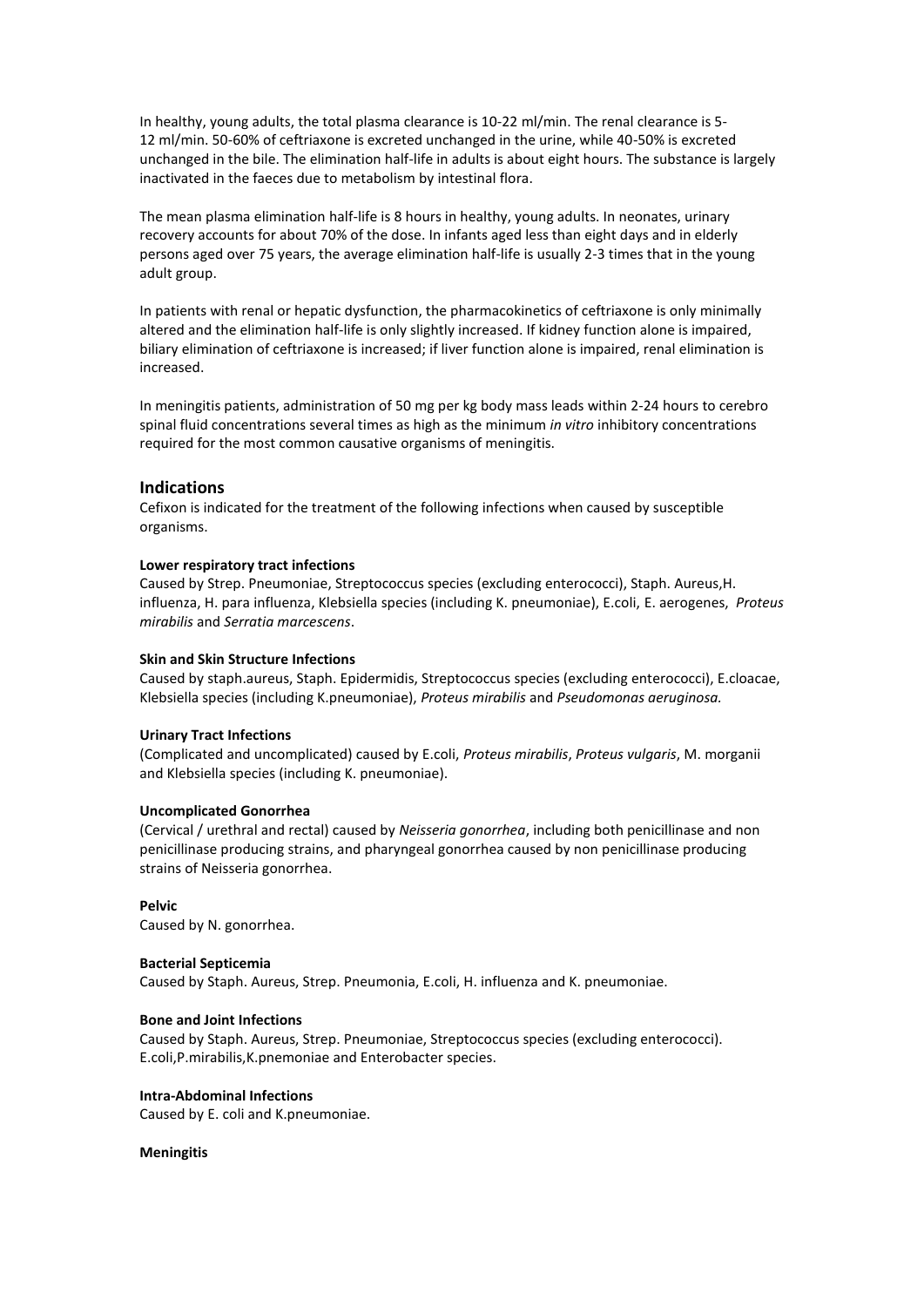Caused by H. influenzae, N.meningitidis and Strep. Pneumoniae. Cefixon has also been used successfully in a limited number of cases of meningitis and shunt infections caused by Staph. Epidermidis and E. coli.

### **Surgical Prophylaxis**

The preoperative administration of a single 1 gm dose of Cefixon may reduce the incidence of postoperative infections in patients undergoing surgical procedures classified as contaminated or potentially contaminated (e.g., vaginal or abdominal hysterectomy) and in surgical patients for whom infection at the operative site would present serious risk (e.g., during coronary artery bypass surgery).

Although Ceftriaxone has been shown to have been as effective as Cefazolin in the prevention of infection following coronary artery bypass surgery, no placebo-controlled trials have been conducted to evaluate any cephalosporin antibiotic in the prevention of infection following coronary artery bypass surgery.

When administered prior to surgical procedures, for which it is indicated, a single 1 GM dose of Ceftriaxone provides protection from most infections due to susceptible organisms throughout the course of the procedure.

### **Susceptibility Testing**

Before instituting treatment with Ceftriaxone, appropriate specimens should be obtained for isolation of the causative organism and for determination of its susceptibility to the drug. Therapy may be instituted prior to obtaining results of susceptibility testing.

# **Contraindications**

Ceftriaxone is contraindicated in-patients with known allergy to the cephalosporin class of antibiotics.

# **Warnings**

Before therapy with Ceftriaxone is instituted careful inquiry should be made to determine whether the patient has had previous hypersensitivity reactions to cephalosporins penicillin's or other drugs. This product should be given cautiously to penicillin-sensitive patients. Antibiotics should be administered with caution to any patient who has demonstrated some form of allergy, particularly to drugs. serious acute hypersensitivity reactions may require the use of subcutaneous epinephrine and other emergency measures.

Pseudomembranous colitis has been reported with nearly all-antibacterial agents, including Ceftriaxone, and may range in severity from mild to life threatening. Therefore, it is important to consider this diagnosis in patients who present with diarrhea subsequent to the administration of antibacterial agents.

Treatment with antibacterial agents alters the normal flora of the colon and may permit overgrowth of clostridia. Studies indicate that a toxin produced by *Clostridium difficile* is one primary cause of " antibiotic associated colitis."After the diagnosis of pseudomembranous colitis has been established, therapeutic measures should be initiated. Mild cases of pseudomembranous colitis usually respond to drug discontinuance alone. In moderate to severe cases, consideration should be given to management with fluids and electrolytes, protein supplementation and treatment with an oral antibacterial drug effective against C. Difficile.

# **Precautions**

### **General**

Although transient elevations of BUN and serum creatinine have been observed, at the recommended dosages, the nephrotoxic potential of Ceftriaxone is similar to that of other cephalosporins.

Ceftriaxone is excreted via both biliary and renal excretion. Therefore, patients with renal failure normally require no adjustment in dosage when usual doses of Ceftriaxone are administered, but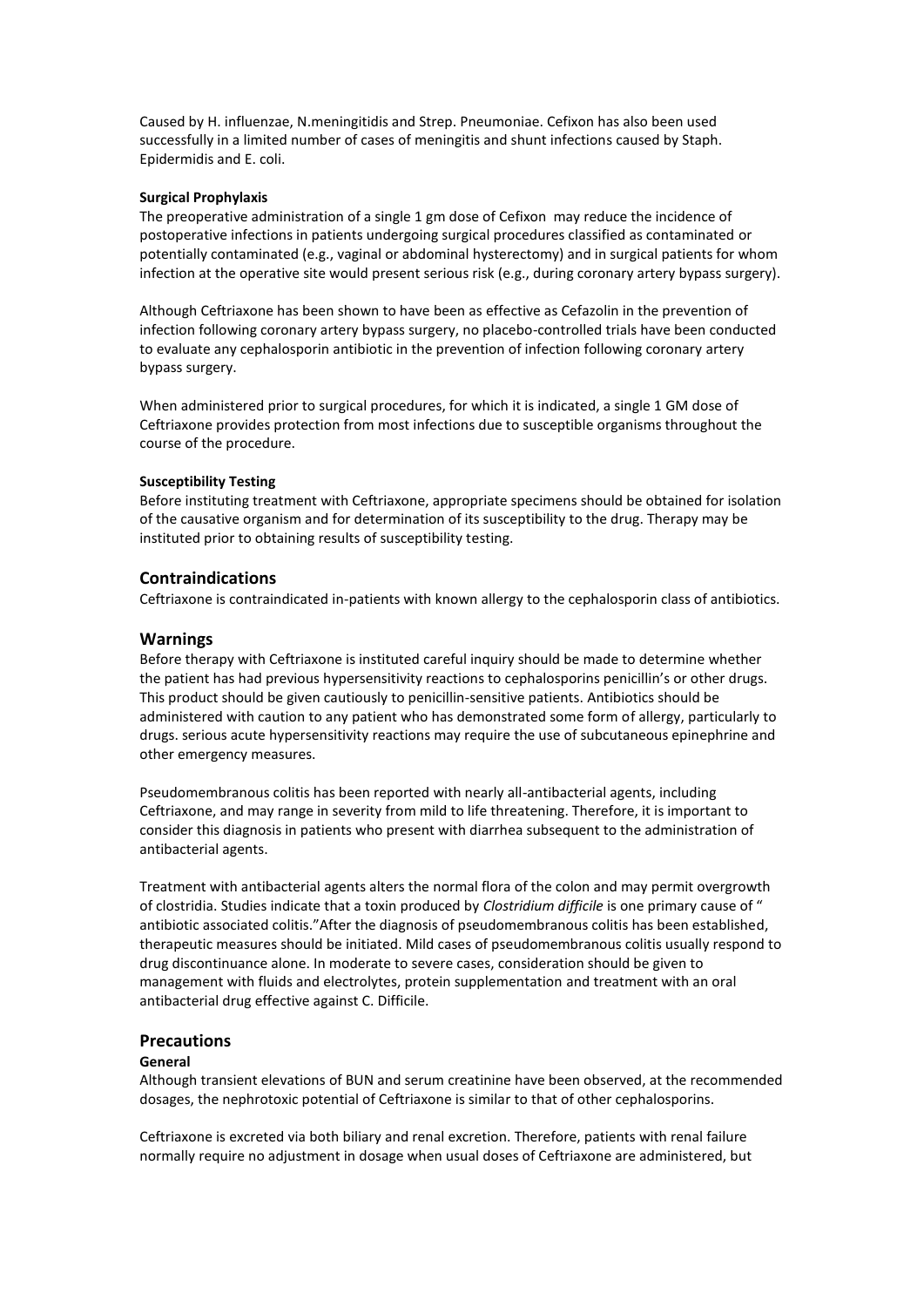concentrations of drug in the serum should be monitored periodically. If evidence of accumulation exists, dosage should be decreased accordingly.

Dosage adjustments should not be necessary in patients with hepatic dysfunction; however, in patients with both hepatic dysfunction and significant renal disease, Ceftriaxone dosage should not exceed 2 gm daily without close monitoring of serum concentrations.

Alterations in prothrombin times have occurred rarely in patients with impaired vitamin K synthesis or low vitamin K stored (e.g., chronic hepatic disease and malnutrition) may require monitoring of prothrombin time during Ceftriaxone treatment. Vitamin K administration (10 mg weekly) may be necessary if the prothrombin time is prolonged before or during therapy.

Prolonged use of Ceftriaxone may result in overgrowth of non-susceptible organisms. Careful observation of the patient is essential. If super infection occurs during therapy, appropriate measures should be taken.

Ceftriaxone should be prescribed with caution in individuals with a history of gastrointestinal disease, especially colitis. Rare cases have been reported in which sonographic abnormalities are seen in the gallbladder of patients treated with Ceftriaxone; these patients may also have symptoms of gallbladder disease. These abnormalities are variously described as slug, precipitation, echoes with shadow, and may be misinterpreted as concretions. The chemical nature of the sonographically detected material has not been determined.

The condition appears to be transient and reversible when Ceftriaxone is discontinued and conservative management employed . Therefore, Ceftriaxone should be discontinued in patients who develop signs and symptoms suggestive of gallbladder disease and / or the sonographic findings described above.

### **Pregnancy**

#### *Category B*

Animal reproduction studies have failed to demonstrate a risk to the fetus and there are no adequate and well-controlled studies in pregnant women.

#### **Nursing Mothers**

Low concentrations of Ceftriaxone are excreted in human milk. Caution should be exercised when Ceftriaxone is administered to a nursing woman.

#### **Pediatric Use**

Safety and effectiveness of Ceftriaxone in neonates, infants and children have been established for the dosages described in the Dosage and Administration section In vitro studies have shown that Ceftriaxone, like some other cephalosporins, can displace bilirubin from serum albumin. Ceftriaxone should not be administered to hyperbilirubinemic neonates, especially premature.

### **Adverse Reactions**

Ceftriaxone is generally well tolerated. In clinical trials, the following adverse reactions, which were considered to be related to Ceftriaxone therapy or of uncertain etiology, were observed.

Local reactions-pain, induration or tenderness at the site of injection (1%) Less frequently reported (less than 1%) was phlebitis after I.V. administration.

#### **Hypersensitivity**

Rash (1.7%), less frequently reported (less than 1%) were pruritus, fever or chills.

#### **Hematologic**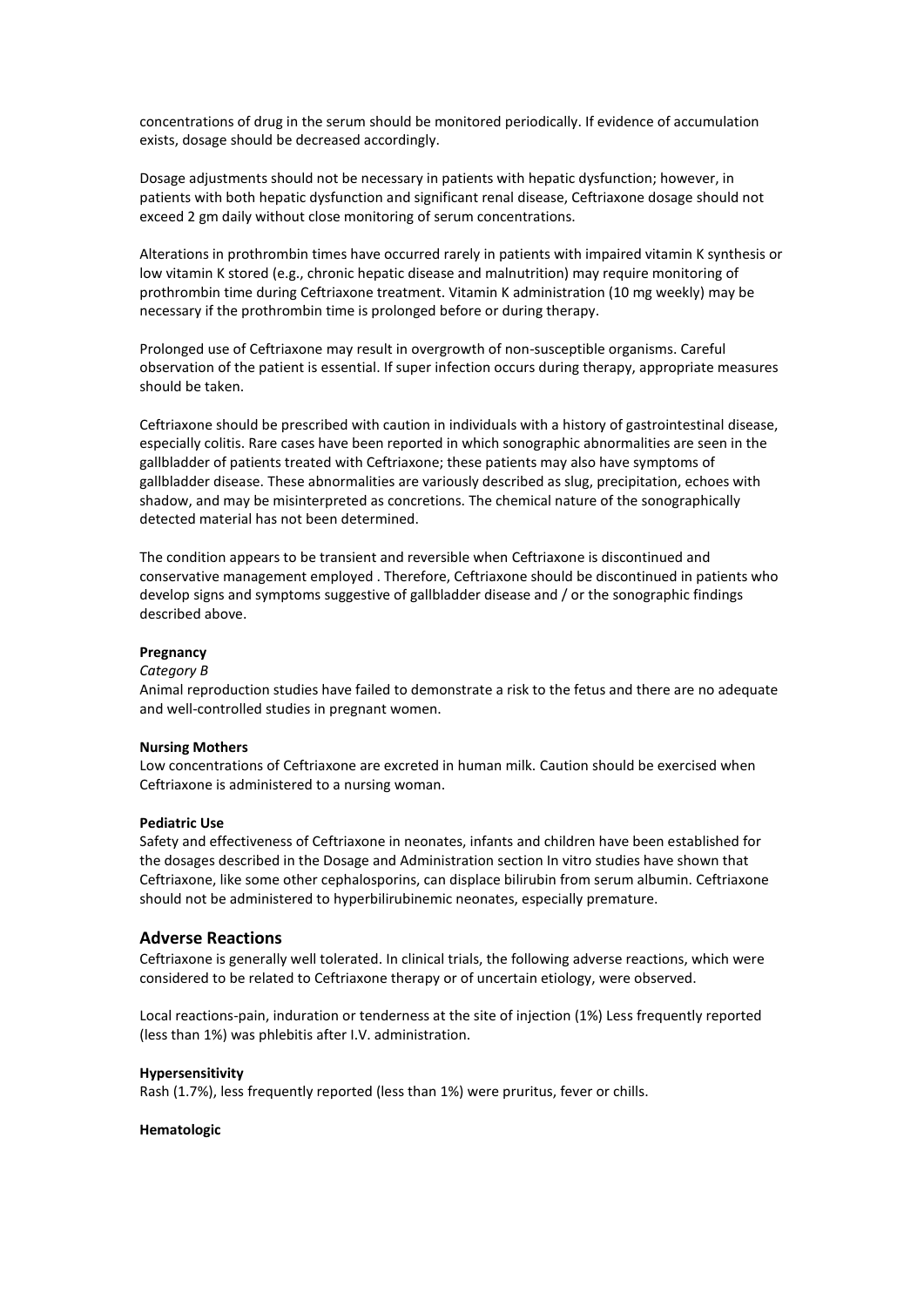Eosinophilia (6%), thrombocytosis (5.1%) and leukopenia (2.1%). Less frequently reported (less than 1%) were anemia, neutropenia, lymphopenia, thrombocytopenia, and prolongation of the prothrombin time.

### **Gastrointestinal**

Diarrhea (2.7%) Less frequently reported (less than 1% ) were nausea or vomiting, and dysgeusia. Onset of pseudomembranous colitis symptoms may occur during or after antibiotic treatment.

### **Hepatic**

Elevations of SGOT (3.1%) or SGPT (3.3%). Less frequently reported (less than 1%) were elevations of alkaline phosphatase and bilirubin.

### **Renal**

Elevations of the BUN (1.2 %) were elevations of creatinine and the presence of casts in the urine.

### **Central Nervous System**

Headache or dizziness was reported occasionally (less than 1%).

### **Genitourinary**

Moniliasis or vanities were reported occasionally (less than 1%).

### **Miscellaneous**

Diaphoresis and flushing were reported occasionally (less than 0.1%) include leukocytosis, lymphocytosis, monocytosis, basophilia, a decrease in the prothrombin time, jaundice, gallbladder sludge, glycosuria, hematuria, anaphylaxis, bronchospasm, serum sickness, abdominal pain, colitis, flatulence, dyspepsia, palpitations and epistaxis.

# **Dosage and Administration**

### **Standard dosage**

Adults and children over 12 years. The usual dosage is 1-2 g of Cefixon *once daily* (every 24 hours). In severe cases or in infections caused by moderately sensitive organisms, the dosage may be raised to 4 g, once daily.

Neonates, infants, and children up to 12 years. The following dosage schedules are recommended for *once daily* administration:

Neonates (up to 14 days): 20-50 mg/kg bodyweight once daily. The daily dose should not exceed 50 mg/kg. It is not necessary to differentiate between premature and term infants.

Infants and children (15 days to 12 years): 20-80 mg/kg once daily.

For children with body weights of 50 kg or more, the usual adult dosage should be used.

Intravenous doses of ≥50 mg/kg bodyweight should be given by infusion over at least 30 minutes. Elderly patients. The dosages recommended for adults require no modification in geriatric patients.

### **Duration of therapy**

The duration of therapy varies according to the course of the disease. As with antibiotic therapy in general, administration of Cefixon should be continued for a minimum of 48-72 hours after the patient has become afebrile or evidence of bacterial eradication has been obtained.

### **Combination therapy**

Synergy between Cefixon and aminoglycosides has been demonstrated with many gram-negative Bacteria under experimental conditions. Although enhanced activity of such combinations is not always predictable, it should be considered in severe, life threatening infections due to microorganisms such as *Pseudomonas aeruginosa*. Because of physical incompatibility, the two medicines must be administered separately at the recommended dosages.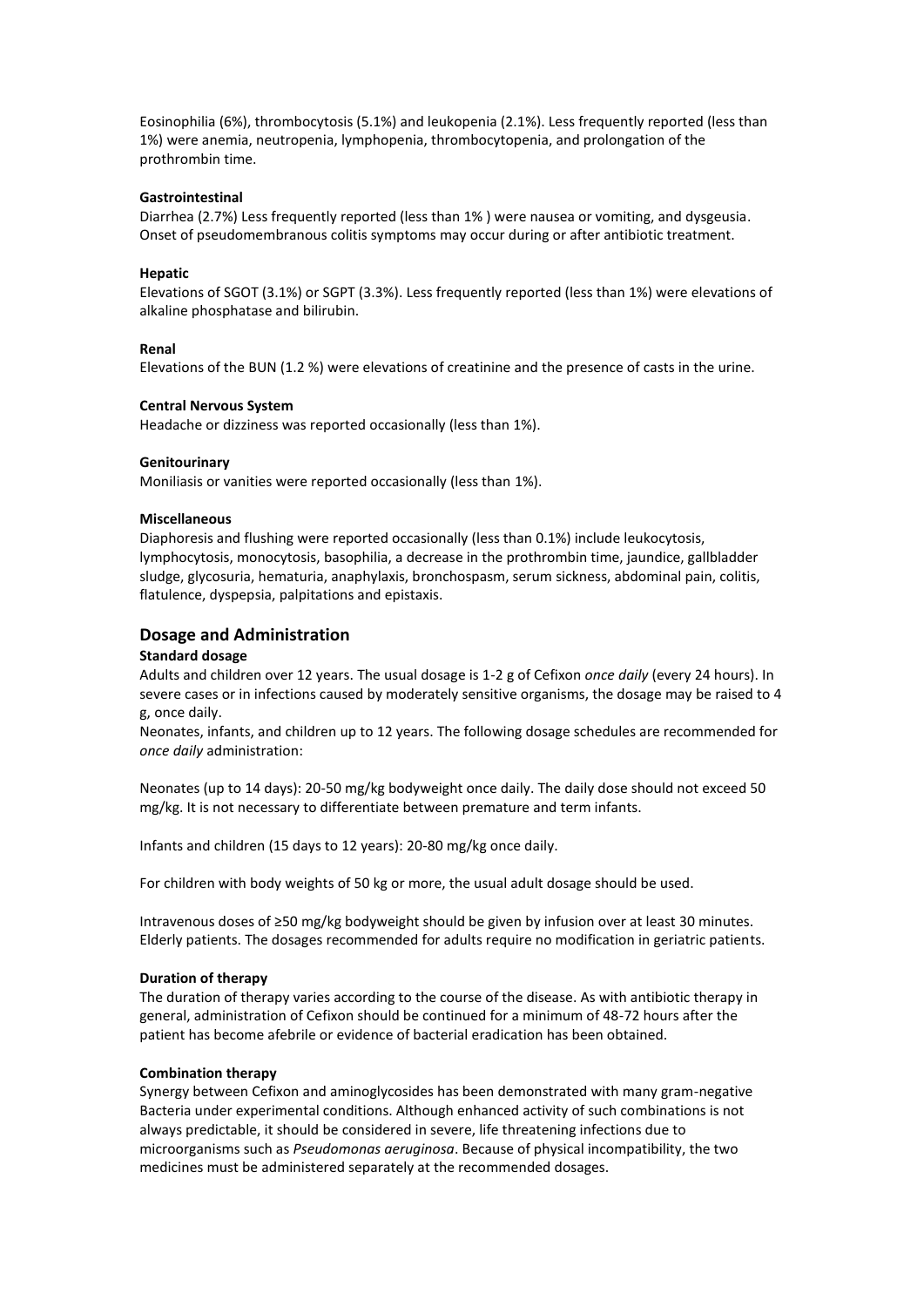# **Special dosage instructions**

*Meningitis:* In bacterial meningitis in *infants and children*, treatment begins with doses of 100 mg/kg (up to a maximum of 4 g) once daily. As soon as the causative organism has been identified and its sensitivity determined, the dosage can be reduced accordingly. The following duration of therapy has shown to be effective:

- *Neisseria meningitidis* 4 days
- *Haemophilus influenzae* 6 days
- *Streptococcus pneumoniae* 7 days

*Gonorrhoea (penicillinase-producing and nonpenicillinase-producing strains):* a single i.m. dose of 250 mg.

Perioperative prophylaxis: A single dose of 1-2 g depending on the risk of infection of 30-90 minutes prior to surgery.

In colorectal surgery, administration of Cefixon with or without a 5-nitroimidazole, has been proven effective.

*Impaired renal and hepatic function:* In patients with *impaired renal function*, there is no need to reduce the dosage of Cefixon *provided hepatic function is intact*. Only in cases of preterminal renal failure (creatinine clearance <10 ml/min) should the Cefixon dosage not exceed 2 g daily. In patients with *liver damage*, there is no need for the dosage to be reduced *provided renal function is intact*.

In *patients with both severe renal and hepatic dysfunction*, the plasma concentrations of ceftriaxone should be determined at regular intervals and if necessary, the dose should be adjusted.

In patients undergoing *dialysis,* no additional supplementary dosing is required following the dialysis. Plasma concentrations should, *however*, is monitored to determine whether dosage adjustments are necessary, since the elimination rate in these patients may be altered.

### **Directions for Use**

### *Intramuscular Administration*

After reconstitution, each 1 ml of solution contains approximately 250 mg equivalent of Ceftriaxone. If required, more dilute solutions could be utilized. As with all intramuscular preparations, Ceftriaxone should be injected well within the body of a relatively large muscle; aspiration helps to avoid unintentional injection into a blood vessel.

### *Intravenous Administration*

Ceftriaxone should be administered intravenously by infusion over a period of 30 minutes. Concentrations between 10 mg/ml and 40 mg/ml are recommended; however, lower concentrations may be used if desired. Reconstitute vials or "piggyback" bottles with and appropriate I.V. diluents.

After reconstitution, each 1 ml of solution contains approximately 100 mg equivalent of Ceftriaxone.

Withdraw entire contents and dilute to the desired concentration with the appropriate I.V. diluents.

| Dosage Size | Amount of diluents to be added |
|-------------|--------------------------------|
| 1 gm        | $10 \text{ ml}$                |
| 2 gm        | 20 ml                          |

After reconstitution, further dilute to 50 ml or 100 ml volumes with the appropriate I.V. diluents.

**Presentation Cefixon vial** Box of one vial, Box of 5 vials